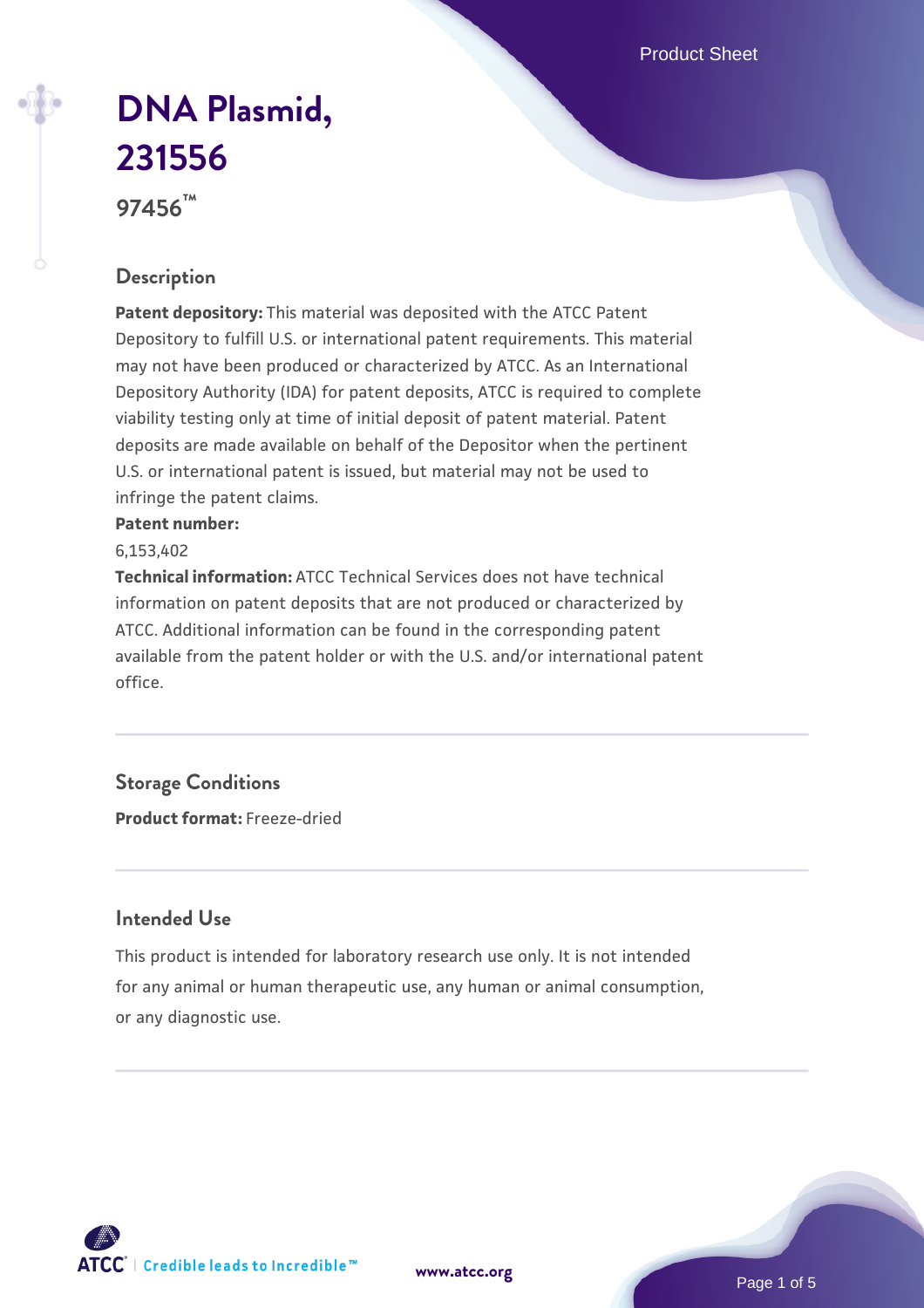#### **[DNA Plasmid, 231556](https://www.atcc.org/products/97456)** Product Sheet **97456**

# **Biosafety Level 1**

ATCC determines the biosafety level of a material based on our risk assessment as guided by the current edition of *Biosafety in Microbiological and Biomedical Laboratories (BMBL)*, U.S. Department of Health and Human Services. It is your responsibility to understand the hazards associated with the material per your organization's policies and procedures as well as any other applicable regulations as enforced by your local or national agencies.

## **Certificate of Analysis**

For batch-specific test results, refer to the applicable certificate of analysis that can be found at www.atcc.org.

## **Material Citation**

If use of this material results in a scientific publication, please cite the material in the following manner: DNA Plasmid, 231556 (ATCC 97456)

#### **References**

References and other information relating to this material are available at www.atcc.org.

#### **Warranty**

The product is provided 'AS IS' and the viability of ATCC<sup>®</sup> products is warranted for 30 days from the date of shipment, provided that the customer has stored and handled the product according to the information

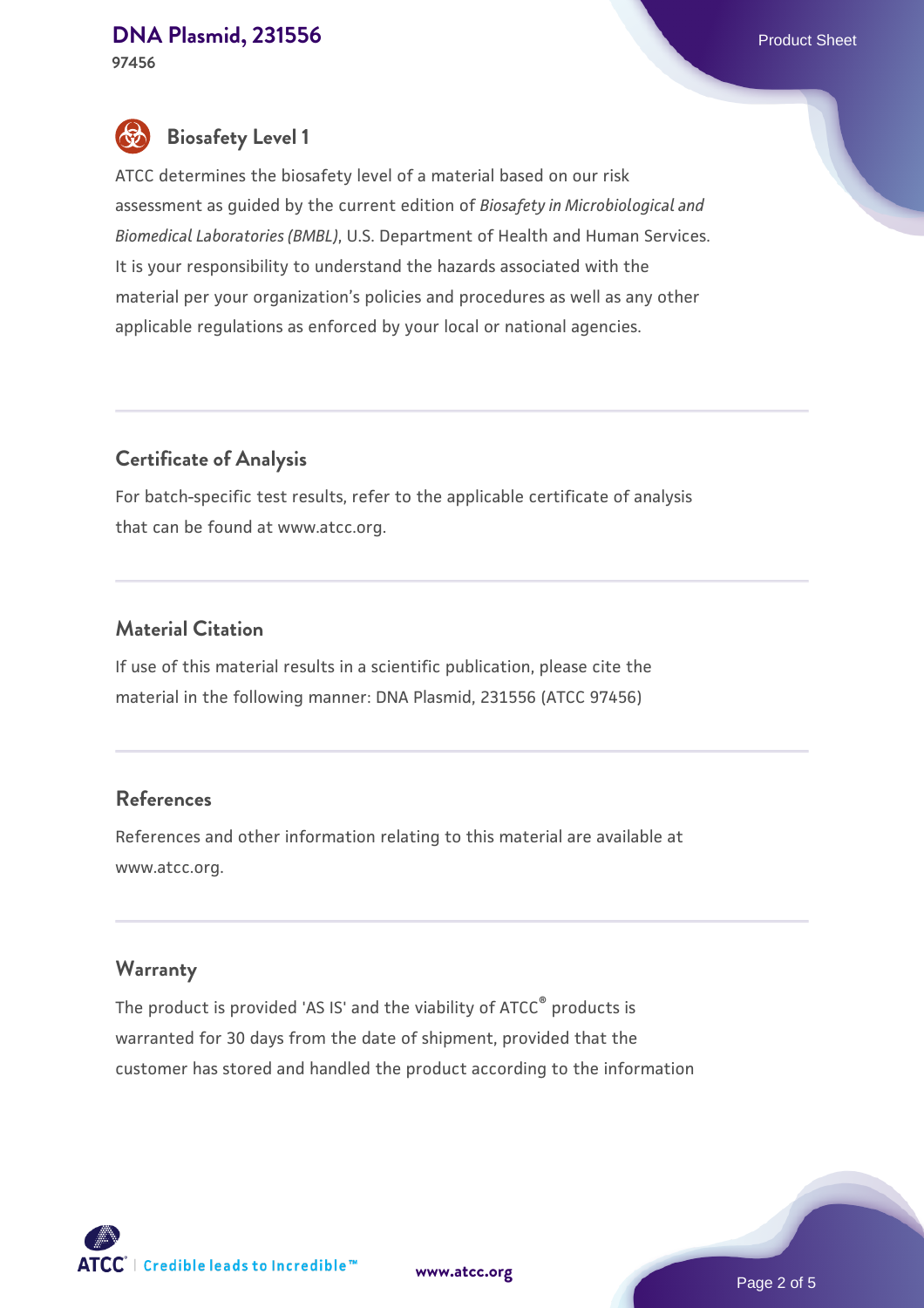included on the product information sheet, website, and Certificate of Analysis. For living cultures, ATCC lists the media formulation and reagents that have been found to be effective for the product. While other unspecified media and reagents may also produce satisfactory results, a change in the ATCC and/or depositor-recommended protocols may affect the recovery, growth, and/or function of the product. If an alternative medium formulation or reagent is used, the ATCC warranty for viability is no longer valid. Except as expressly set forth herein, no other warranties of any kind are provided, express or implied, including, but not limited to, any implied warranties of merchantability, fitness for a particular purpose, manufacture according to cGMP standards, typicality, safety, accuracy, and/or noninfringement.

#### **Disclaimers**

This product is intended for laboratory research use only. It is not intended for any animal or human therapeutic use, any human or animal consumption, or any diagnostic use. Any proposed commercial use is prohibited without a license from ATCC.

While ATCC uses reasonable efforts to include accurate and up-to-date information on this product sheet, ATCC makes no warranties or representations as to its accuracy. Citations from scientific literature and patents are provided for informational purposes only. ATCC does not warrant that such information has been confirmed to be accurate or complete and the customer bears the sole responsibility of confirming the accuracy and completeness of any such information.

This product is sent on the condition that the customer is responsible for and assumes all risk and responsibility in connection with the receipt, handling, storage, disposal, and use of the ATCC product including without limitation taking all appropriate safety and handling precautions to minimize health or environmental risk. As a condition of receiving the material, the customer agrees that any activity undertaken with the ATCC product and any progeny or modifications will be conducted in compliance with all applicable laws,



**[www.atcc.org](http://www.atcc.org)**

Page 3 of 5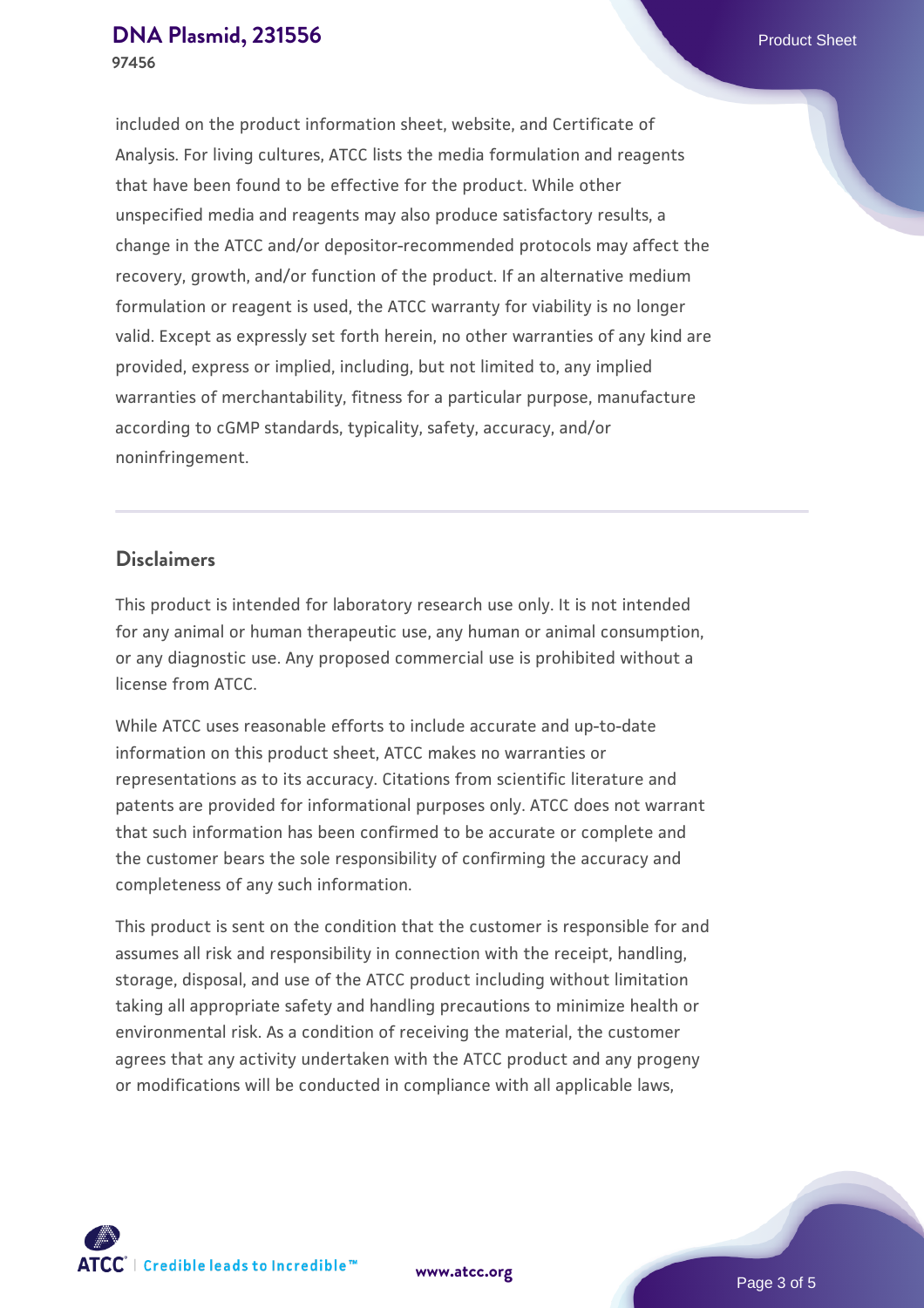regulations, and guidelines. This product is provided 'AS IS' with no representations or warranties whatsoever except as expressly set forth herein and in no event shall ATCC, its parents, subsidiaries, directors, officers, agents, employees, assigns, successors, and affiliates be liable for indirect, special, incidental, or consequential damages of any kind in connection with or arising out of the customer's use of the product. While reasonable effort is made to ensure authenticity and reliability of materials on deposit, ATCC is not liable for damages arising from the misidentification or misrepresentation of such materials.

Please see the material transfer agreement (MTA) for further details regarding the use of this product. The MTA is available at www.atcc.org.

This material is cited in a US and/or international patent and may not be used to infringe the claims. Depending on the wishes of the Depositor, ATCC may be required to inform the Depositor of the party to which the material was furnished.

## **Copyright and Trademark Information**

© ATCC 2021. All rights reserved.

ATCC is a registered trademark of the American Type Culture Collection.

#### **Revision**

This information on this document was last updated on 2021-05-19

### **Contact Information**

ATCC 10801 University Boulevard Manassas, VA 20110-2209